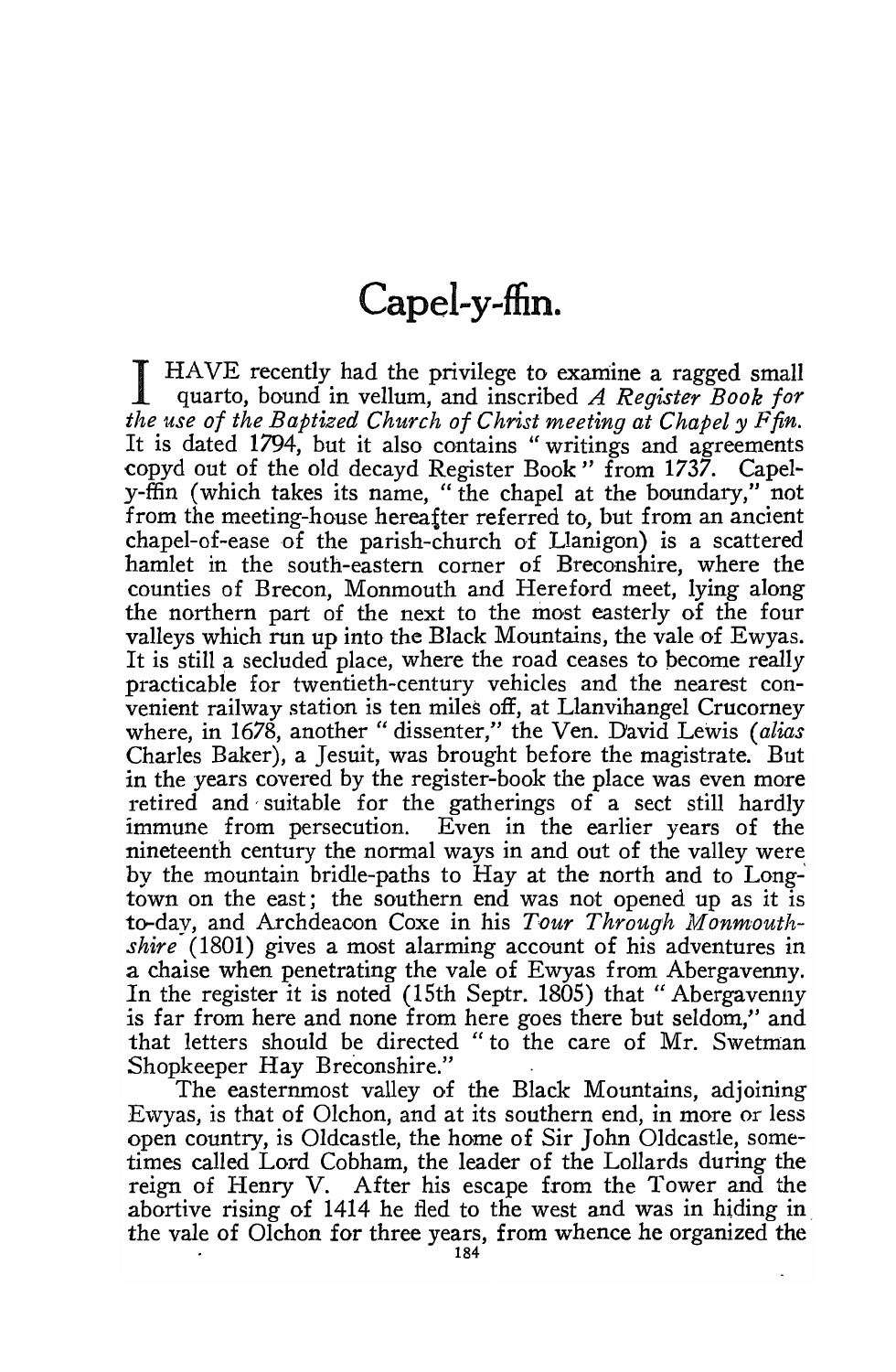disturbances which eventually lead up to his re-capture and hanging in 1417. The diocese of Hereford, to which OIchon and Oldcastle were adjacent, was one of the centres of Lollardy, and without doubt Sir John's enormous influence (he was a man of personality and ability as well as of position and wealth) extended the short distance over the mountain ridge to the then Welshspeaking inhabitants of Ewyas. Indeed, in spite of the language objection, it is possible that *Bwlch Efengyl* (Gospel Pass) which opens the northern end of Ewyas, gets its name from Lollard preachers. Popular tradition associates it with the presence of St. Paul, while some writers have brought Archbishop Baldwin through here when on his crusading mission; the second conjecture is as certainly wrong as the first, for Giraldus, who was with the archbishop, definitely says that they went from "Landeu " to Abergavenny *vva* Coed Grono i.e., Grwyne-fawr, the next valley west.

Joshua Thomas, that indefatigable collector of traditions, was told about 1750 that in 1633 there was formed in the vale of Olchon a Church of Particular Baptists under the pastorate of one Howell Vaughan. Though politically in Herefordshire, it was accounted the second nonconformist church to be founded in Wales and the first of that persuasion.<sup>1</sup>

From very early days the Olchon Baptists had a "branch" at Capel-y-ffin, and the two places were closely associated. There was never a distinct meeting-house at Olchon, worship being

<sup>1</sup>There is no need to question the tradition that the influence of Sir John Oldcastle had persisted, and that dissent was rife in the vale. There is, however, abundant contemporary evidence that there was no dissenting church in Wales before 1639, when Wroth, Craddock and Jessey organized at Llanvaches. Had there existed any organized church in Olchon then, of any shade, silence about it would have been most unjust. The leaders of the Llanvaches church were in Bristol 1642/3, when local Baptists were influential enough to win John Tombes thoroughly to Baptist principles. Therefore it is quite possible that from 1643 onwards, Baptist views may have become known, both at Llanvaches and at Olchon. Yet views may have become known, both at Llanvaches and at Olchon. Tet repeated search for evidence has found nothing earlier than the entries in the church book of Swansea, now at Swansea, Massachusetts. They were summarised in 1795 by Joshua Thomas, and published fully in Welsh 'page 13 of the Trafodion Cymdeithas Hanes Bedyddwyr Cymru, 1910-1911. Mr. Thomas Richards concludes that early in February 1649/50 "a Baptist cause was started at the Hay in Breconshire as a convenient meeting-place for the converted Independents of Llanigon and the Baptists who had some years foregathered on the other side of the mountains at Olchon in Herefordshire" ; and he notes that the researches of Baptist historians have hitherto failed to give a satisfactory account of the origin of this church, It should be observed that Myles and Proud went to London (not to Olchon) to learn more fully, and to be baptized. The letters of 1650 published by Ivimey would agree with the theory that the dissenters of Olchon were converted to Baptist principles and were organized into a church early in that year.-EDIToR.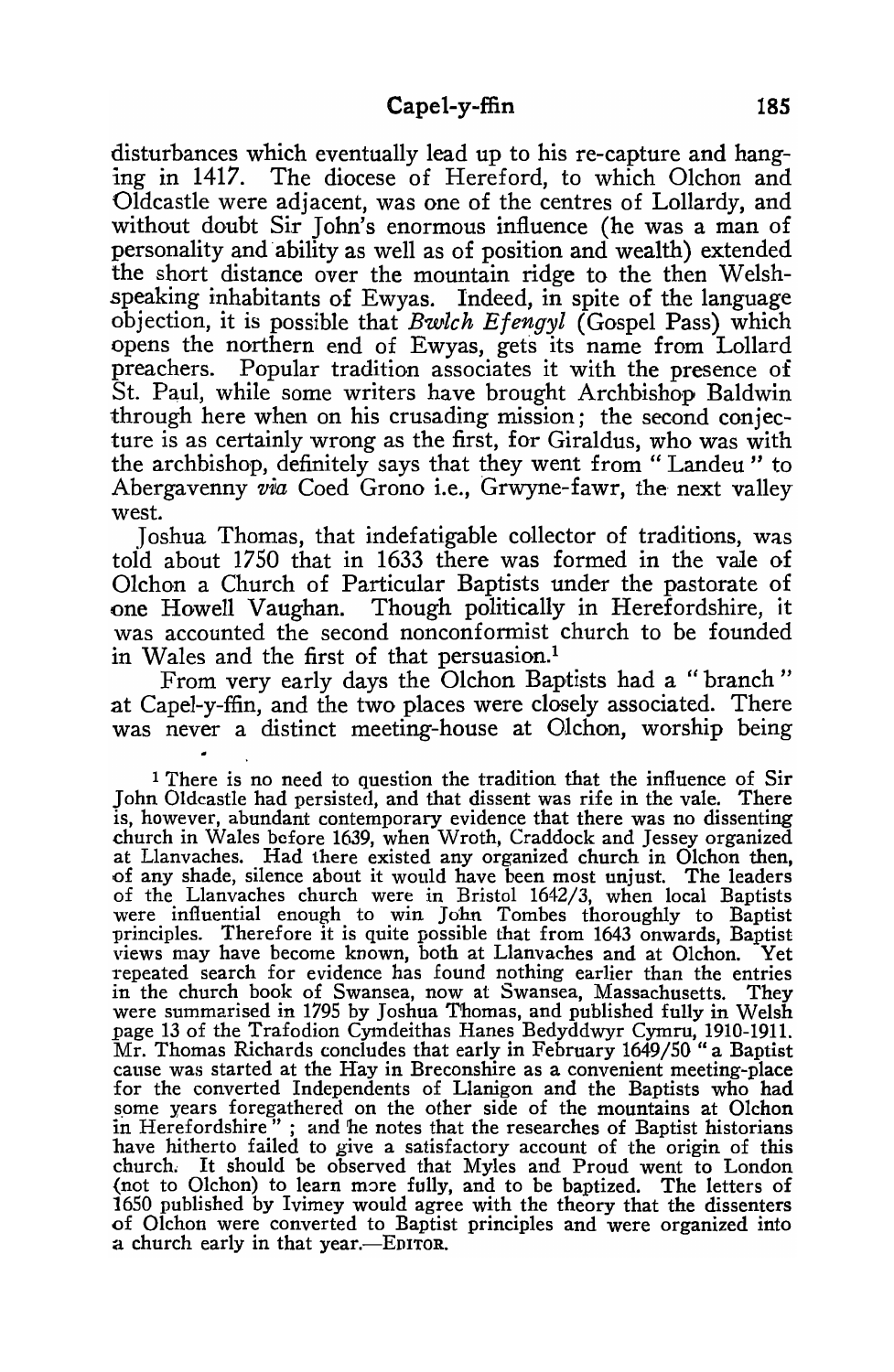conducted in private houses; and so when, in 1762, an acre of ground was given in Capel-y-ffin and a meeting-house built thereon, the Olchon " church" became merged in and lost its name to Capel-v-ffin.

It is thus seen that this tiny Welsh hamlet has a tradition of religious " dissent " going back to the days of Henry V. Whether that tradition is unbroken is not clear, but the Baptists of the neighbourhood are conscious and proud of the antiquity of their association, and always date it to the fifteenth century.2 It is possible that there is here a tenuous link between pre-reformation dissenters and post-reformation Protestants-but no sufficient continuity to make Wiclif or Oldcastle, much less Langland or Fr. John Ball, "morning-star§. of the Reformation."

The register-book of this ancient community was kept in no ways methodically or completely. It includes lists of members, baptisms (by immersion in the Afon Honddhu and other streams) amounts and details of collections, disciplinary records, and notices of pastors, who until recently merely added the duties of the ministry to their work as farmers. No marriages are recorded (this was the business of the parish-church) nor deaths, except incidentally. Throughout its pages, from 1737, the same family names continually appear, many of which, Watkins, Lewis and Price, for example, are with us still.

From the entry of a Church Meeting on June 2nd, 1784, it seems likely that the complete fusion of Olchon with Capel-y-ffin did not take place until that date. The agreement is a good example of the decency and simplicity which characterized their religion. It begins as follows: .

We agree to make our covenant as a church with each other, in the name, and in the fear of the Lord and in His strength, that is to say as followeth. First if a Brother or Sister shall be found guilty of giving a private offence to a fellow-member, that such offended member is to behave to the offender according to the rule given in St. Matt. in Chap. xviii. 15, 16, 17. Secondly, not to forget or forsake the Assembling of ourselves together, on our publick, and more private prayer meetings, but in love, and after, instruct, sympathize, comfort, bear each other's burden, And pray with and for one another, Heb. 10. 25. *Et cetera, et cetera.* 

Baptism being denied to infants, christening was replaced by a naming ceremony, e.g.-

William and Daniel and Mary and Sarah. The two sons and two daughters of Wm. Jones by Sarah his wife were

<sup>2</sup> They even claim that Sir John Oldcastle was "re-baptized" in Olchon brook, but there is no evidence beyond vague tradition.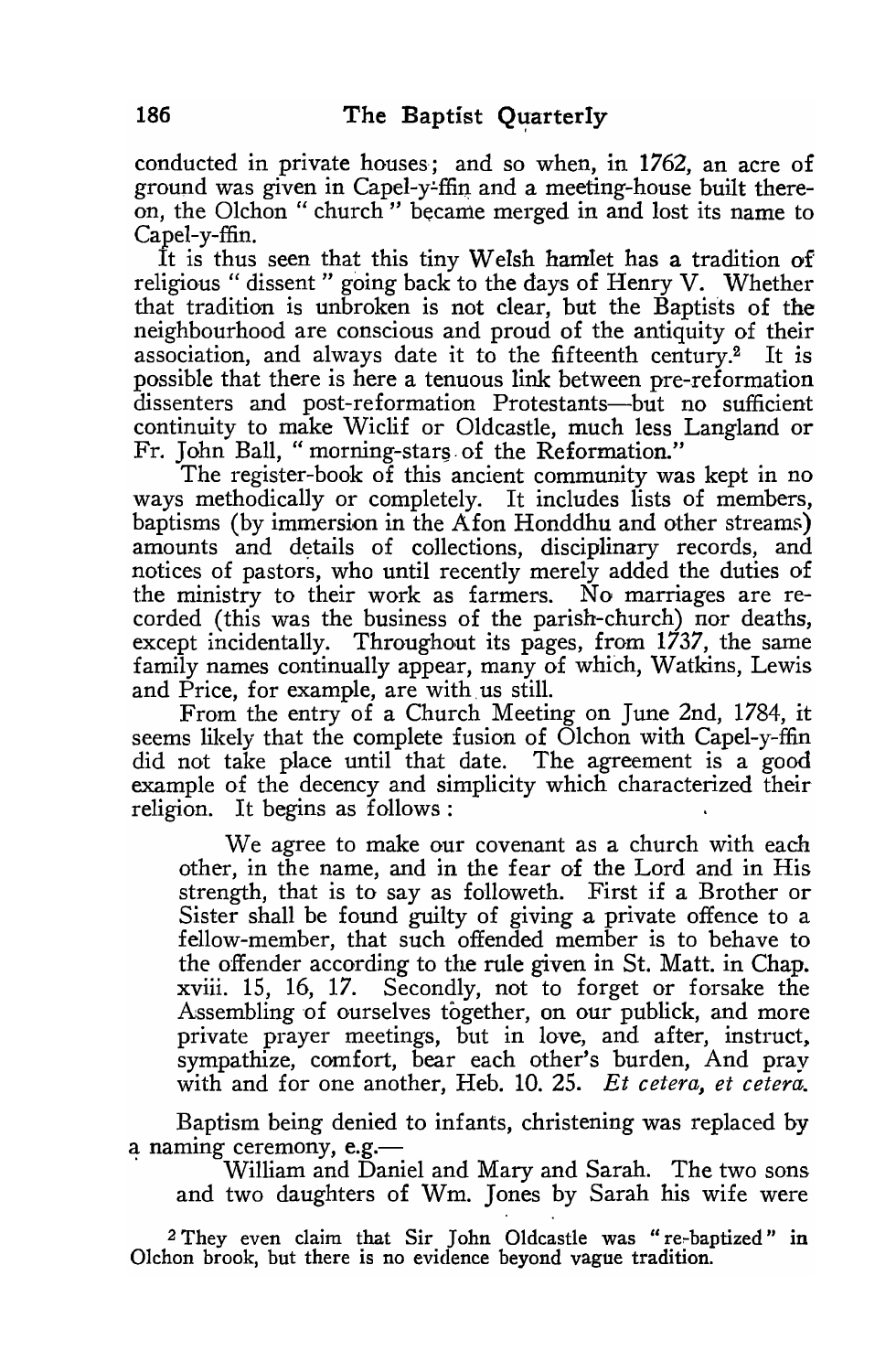named (as above) before many witnesses 6th of January 1812.

John the son of John Nichols by Blanche Williams his intended wife was Named before witnesses. Feb. 19, 1813.

With reference to this last entry, it should be borne in mind that the country people of Great Britain have never regarded the parenthood of *betrothed* persons with excessive disfavour. So that when, in the thirteenth century, the clergy, as against the baronage, urged that English law should recognize the legitimation of children by the subsequent marriage of their parents, they voiced public opinion as well as canon law.

There are two moving obituary notices, expressed in familiar terms :-

Joan Ellis Died August 24th, 1843. . . . She had the high privilege of Living consistent with her profession. . . . She was a very eminent Christian, faithful and zealous with the cause, and'in her last affliction she exemplified all Christian graces in great perfection-often she said ... "pray for me that I may be kept from murmuring."

Thomas Prosser of Cwmbwch died Febry. 2nd. 1848 .... He (under)went two great afflictions, he bore them with great patience, and resignation to the will of God.

. A good proportion of the register is taken up with particulars of the exercise of the discipline of " exclusion," i.e., excommunication, which in any given case was resolved on in private and executed in public meeting.

For what offences or crimes People ought to be excluded from communion (i.e., with the church).

1. Such who are disturbers of the Church's peace. 1 Cor. xi. 16, Gal. v. 12.

Such as do not keep their places in the Church. Jude vi., verse 19. "

3. Such who walk disorderly and irregular in their lives. 2 Thess. iii. 6, xi. 14.

4. All such as commit atrocious crimes unrepented of and continued in with such we are bid not to eat at the Lord's Table. 1 Cor. v. 11.

S. All yt are erroneous who hold and propagate doctrine. Rom. xvi. 17 & John ix. 10, 11.

The end of excluding persons from a Church ought to be the glory of God in the 1st place.

2. To purge the church and preserve it from infection a little leven levens the whole lump. 1 Cor. v. 7, 13.

3. The good of persons excommunicated. Jude, verses 23, 2 Thess iii. 14, 2 Cor. ii 7.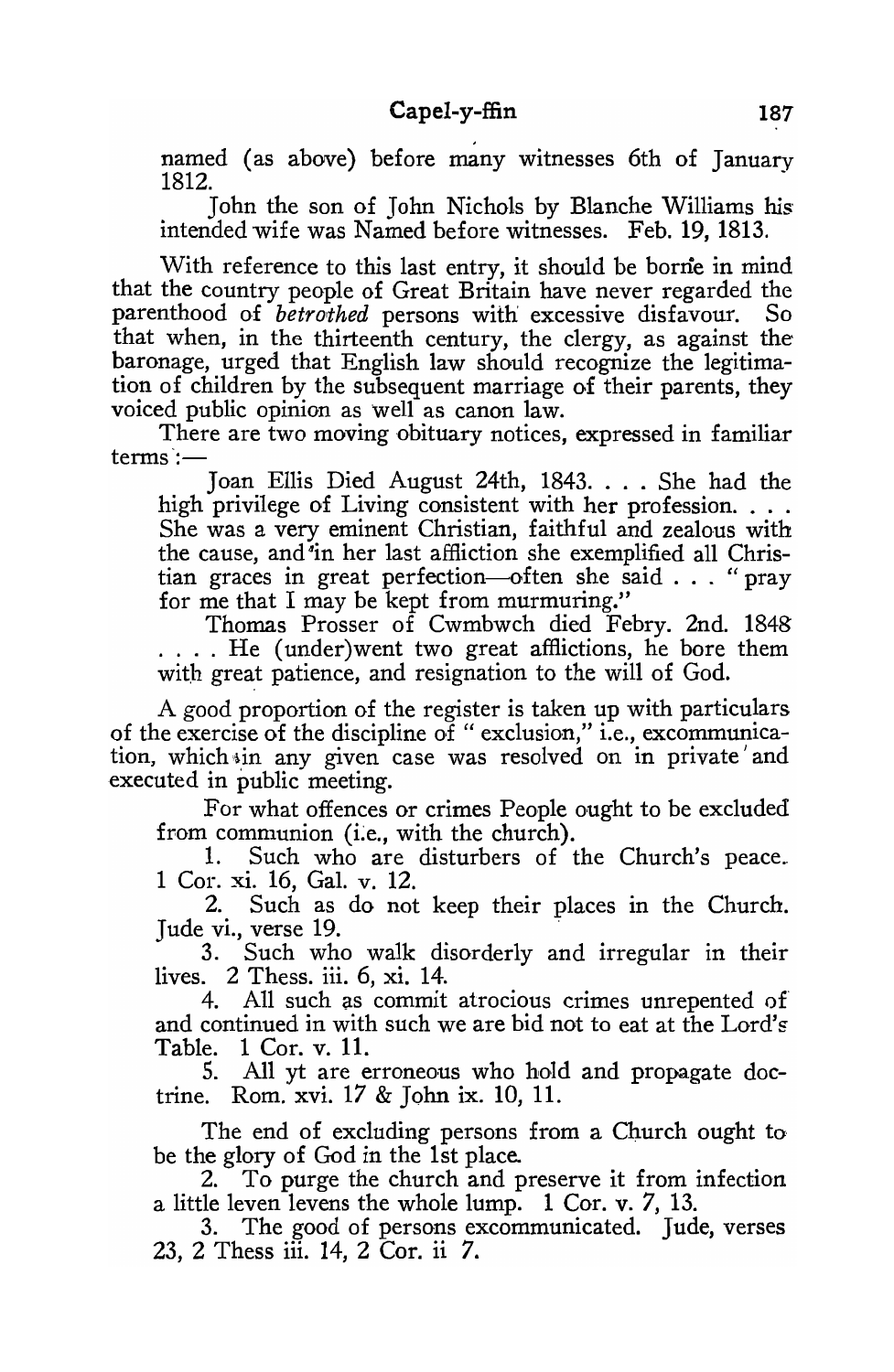SDund doctrine here! The following are examples of its Sound doctrine nere! The following are exam application.<br>Chapel y ffin May 4th. 1793. Then agreed that James

Williams to be excluded for drunkeness and other crimes laid to his Charge. Anne his wife to be suspended for false speaking with other things unbecoming the Gospel. And Mary Burton for injuring her fellow member and other crimes. To be done at the Lord's Table. Which was performed the Sabbath following. (Four signatures.)<br>23rd. May 1801. Then agreed for Wm. Edwards,

Margaret Price, Jas. Lewis and his wife, and James Price to come to the prayer meeting (at our meeting house) at  $\&$ upon the Day which the Ministers and Messengers at the next Annual Meeting shall appoint for prayer  $\& C^3$  in the Churches and Oour Bro. Geo. Watkins to send a Letter to acquaint ye sd. Price of the necessity of his coming· as he lives not near to be otherwise informed. And if they or any of them shall willingly neglect to comply to exclude such from communion upon the ordinance day next following for breaking the covenant with God and their brethren with other errors if they shall not be restored sooner.

Tames Lewis  $\&$  his wife attended  $\&$  gave satisfaction to the Brethren.

Witness our hands 27th. May 1801. (Five signatures.)

That faith was regarded as well as morals the following entry emphasizes:

Feb. 27. 1808. Then agreed to exclude James Price from communion with the Church for holding and propagating eroneous Doctrines, such as the winchesterian and C and profligate life to be done at our next ordinance day, which was performed after the Lord's Supper was administered at as performed after the Lord's Supper was administered at<br>19 Table on ye 27th. of March 1803. As witness our hands. John Griffiths. John Lewis. WiIliam Price. James Lewis.

" Winchesterian" doctrine was named after Elhanan Winchester, a Baptist minister from Philadelphia, who between 1787 . and 1794 preached in London with great acceptance that all men would ultimately be saved. This doctrine had previously been called Rellyan, from James Relly of Pembroke, from whom it had passed to Winchester through James Murray. It is generally known to-day as Universalism. Its adherents in America had held a convention in 1803 at the town of Winchester in New Hampshire, and had published a Profession of Faith known as tampsime, and nad publism

 $3$  From elsewhere in the register I find that "  $\&$  C" included fasting.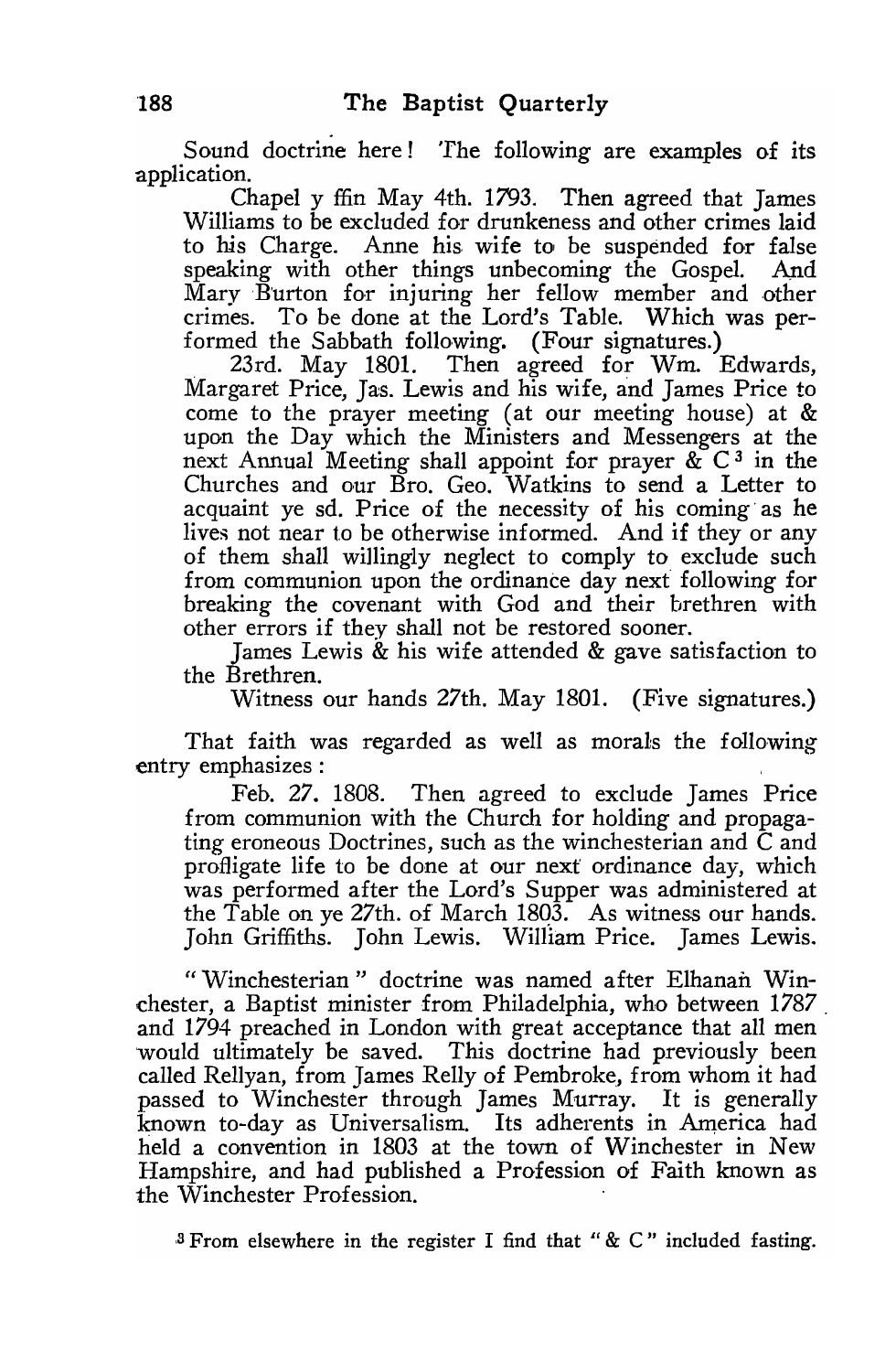" Back-sliding " was duly noted. Thus:

Sarah Perrot was Baptized Deer. 5th. 1802. She was excluded March 25th. 1804 for illegal pregnancy after previous warning.

Evan Evans of the Cwm was baptized September the 1st. 1822. He was excluded he being guilty of fornication June the 20, 1824.

Under date August 17th, 1800, the names of fifty-two members are recorded, of whom four, three women and a man, were subsequently excluded. A note is added that,

There is seventeen of the above named . . . either too far off and can't attend, or neglygent and do not, all of them poor except Jane Gilbert who is prevented as she says by her husband.

The extracts which follow are from a letter dated September 15th, 1805, and superscribed.

The Church of Christ meeting at Olchon in Herefordshire and Chapel y ffin in Breconshire to the Church of Christ meeting at Broadmead Bristol sendeth salutation. Honored Brethren

Whereas our dear sister Ann Williams is (in providence) come of late to reside in Bristol and applyd to Dr. Ryland for being received a member with and among you, and as the Revd. Dr. sent a letter to our Minister G. W. signifying his desire to be informed of her good character. . . . She in her youth submitted to the ordinance of Baptism  $\&$  gave herself a member with us much against and contrary to ye consent  $&$  will of her parents with other relations according to the flesh.  $\ldots$  (She) was as useful as could be wished according to her power, and beyond her power we judge that she was willing as she delighted to entertain strangers; which she continued to do for a number of years. Untill the wheel of providence turned unexpectedly against her and her late husband (we hope he arrived safe above) which obligd them both to quit the place and we as a church so low that we could not extricate them out of any part of their distresses.<br>So she Naomi-like went from the poor neighbourhood ...<br>partly as we are given to think, by poverty, weakness, old age, partly as we are given to think, by poverty, weakness, old age, & perhaps by stubborness and abatement in her first love. But be that as it may we feel for her. . . . So our desire is that you would please to receive her in the Lord watching .over her & performing all Christian duties towards her as becometh Christians to their fellow members so we commit you and her to the Lord and to the word of His grace which is able to build you & her and us, in the most holy faith. That